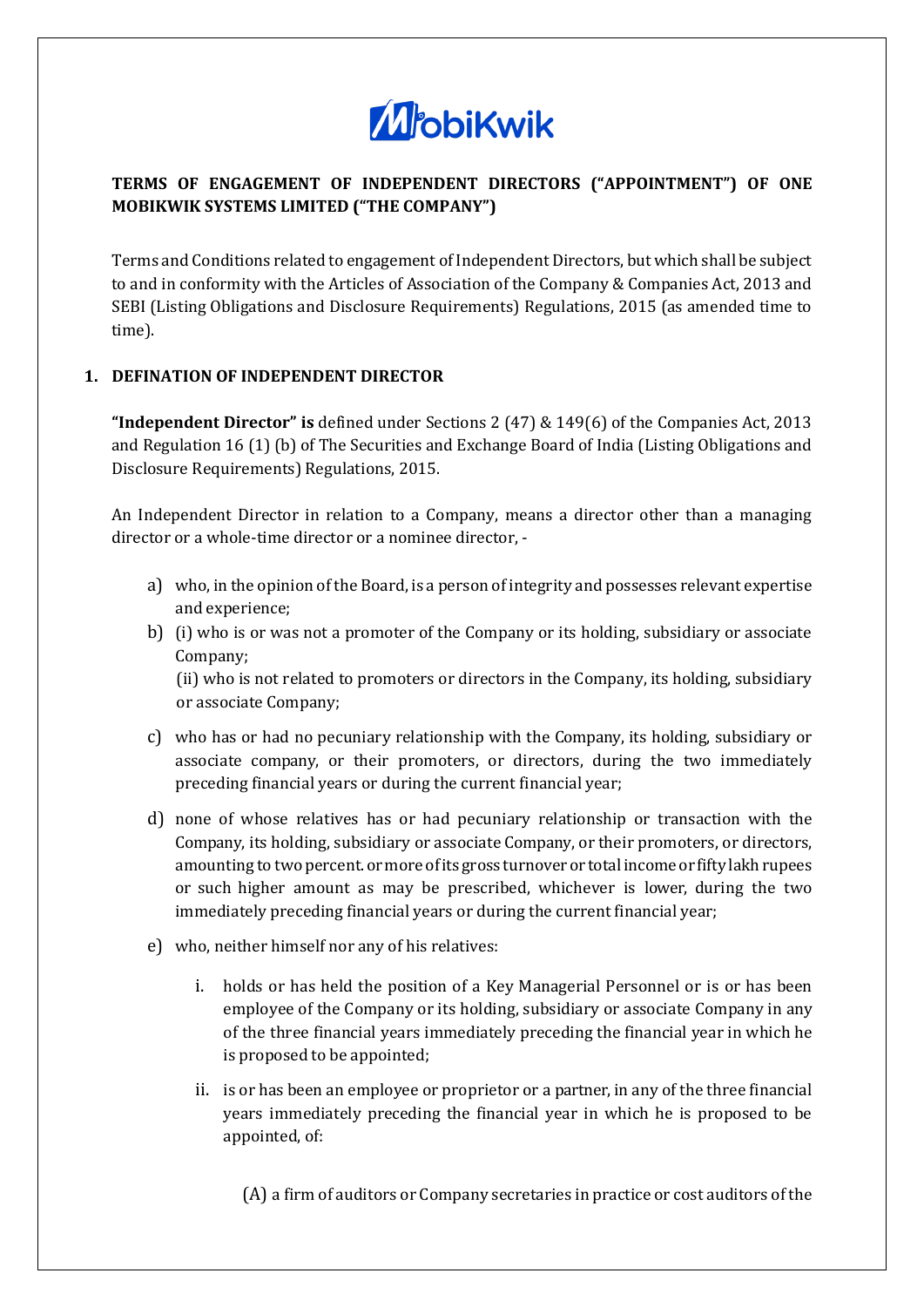company or its holding, subsidiary or associate company; or

- (B) any legal or a consulting firm that has or had any transaction with the Company, its holding, subsidiary or associate company amounting to ten percent or more of the gross turnover of such firm;
- iii. holds together with his relatives two percent or more of the total voting power of the company; or
- iv. is a Chief Executive or director, by whatever name called, of any nonprofit organization that receives twenty-five percent or more of its receipts from the Company, any of its promoters, directors or its holding, subsidiary or associate Company or that holds two percent. or more of the total voting power of the Company; or
- v. is a material supplier, service provider or customer oro a lessor or lessee of the listed Company; or
- vi. who is not less than 21 years of age; or
- f) who possesses such other qualifications.

# **2. APPOINTMENT OF INDEPENDENT DIRECTORS**

Appointment is for an initial term of upto five years, unless otherwise terminated earlier by and at the discretion of either party. Independent Directors are typically expected to serve not more than two terms of five years each. Appointment may also be terminated in accordance with the provisions of the Articles of Association of the Company from time to time in force.

As Independent Directors, they will not be liable to retire by rotation pursuant to the provisions of the Companies Act, 2013. Reappointment at the end of the Term shall be based on the recommendation of the Nomination and Remuneration Committee and subject to the approval of the Board and the shareholders. Reappointment would be considered based on the outcome of the performance evaluation process and the Director continuing to meet the independence criteria.

Directors may be requested to be a member/ Chairman of any one or more Committees of the Board which may be constituted from time to time.

# **3. ROLES, DUTIES AND RESPONSIBILITIES**

Independent Directors have the same general legal responsibilities to the company as any other Director.

Independent Director of the Company, are required:

- to act in accordance with the Company's Articles of Association.
- to discharge duties with due and reasonable care, skill and diligence.
- not to achieve or attempt to achieve any undue gain or advantage either to himself or to any related person/party.
- to act in good faith in order to promote the objects of the Company for the benefit of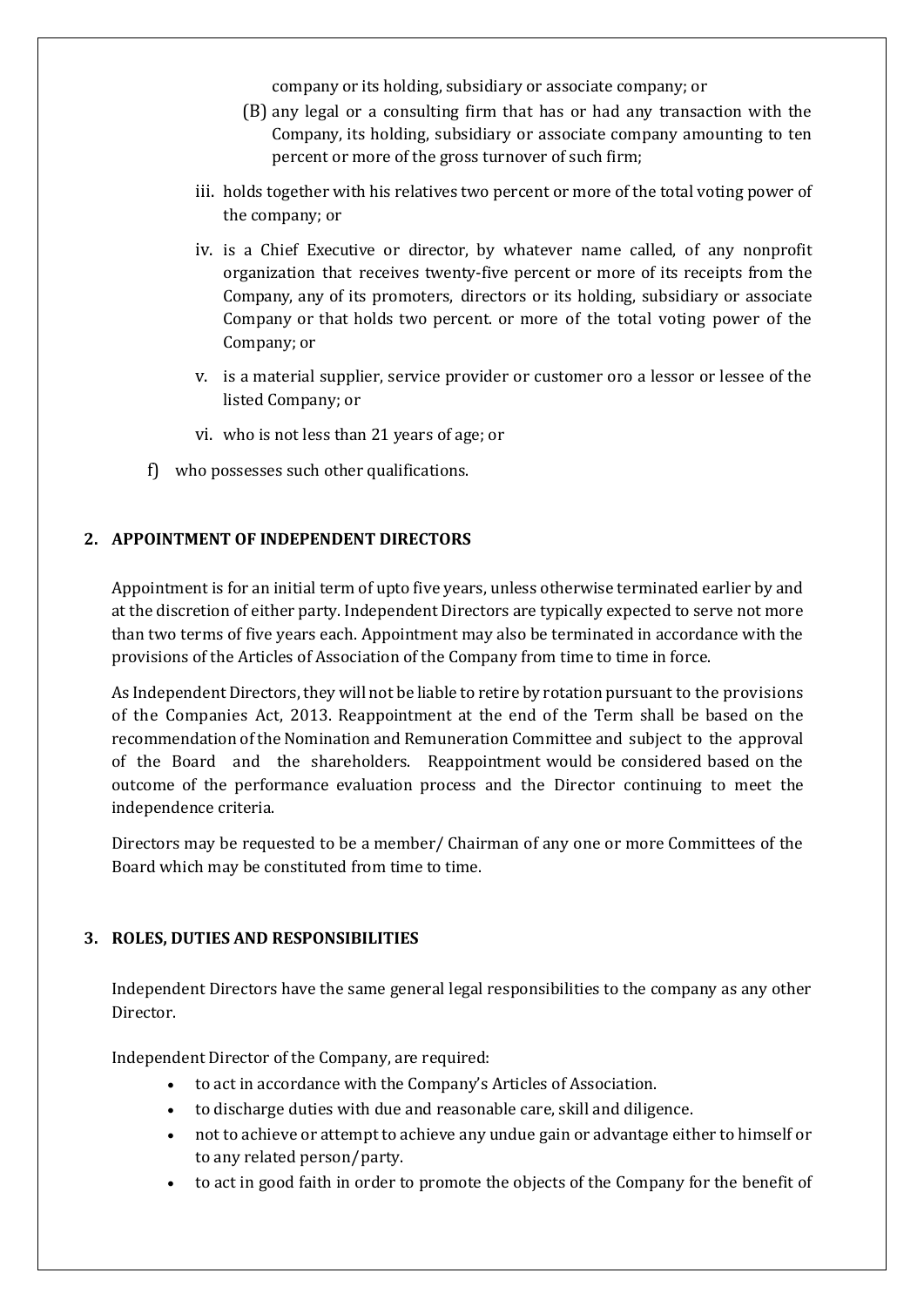its members as a whole, and in the best interest of the Company.

• not to involve in a situation conflicting with the interest of the Company and to put the interests of Company above others.

In addition to the above requirements applicable to all Directors, role of the Independent Directors shall also include duties as prescribed in Schedule IV of Companies Act, 2013.

#### **4. REMUNERATION**

The Independent Director would be entitled for sitting fees as may be determined by the Board of Directors of the Company (in accordance with the provisions of law) from time to time for the director's services as an Independent Director. In addition to the sitting fees, commission as may be determined by the Board and shareholders of the Company may also be payable to them.

In addition to the fee described above, the Company will reimburse the Independent Director for all reasonable and properly documented expenses he/ she incurs in performing his/her role as an Independent Director.

#### **5. EVALUATION PROCESS**

As a member of the Board, performance as well as the performance of the entire Board and its Committees shall be evaluated annually. Evaluation of each Director shall be done by all the other Directors. The criteria for evaluation shall be determined by the Nomination and Remuneration Committee of the Board and disclosed in the Company's Annual Report. However, the actual evaluation process shall remain confidential and shall be a constructive mechanism to improve the effectiveness of the Board / Committee.

#### **6. TRAINING AND DEVELOPMENT**

The Company conducts induction program for its Independent Directors familiarising them with Company's management team and business operations. The Company updates the Directors on regulatory changes through various notes and presentations.

# **7. CONFIDENTIALITY**

During their tenure, Independent Directors of the Company are aware of information that is confidential to the Company. All such information acquired during tenure should not be released to third parties without prior clearance from the Chairperson.

#### **8. INSURANCE**

The Company will take an appropriate Directors" and Officers" Liability Insurance policy and pay the premiums for the same. It is intended to maintain such insurance cover for the Term of their appointment, subject to the terms of such policy in force from time to time.